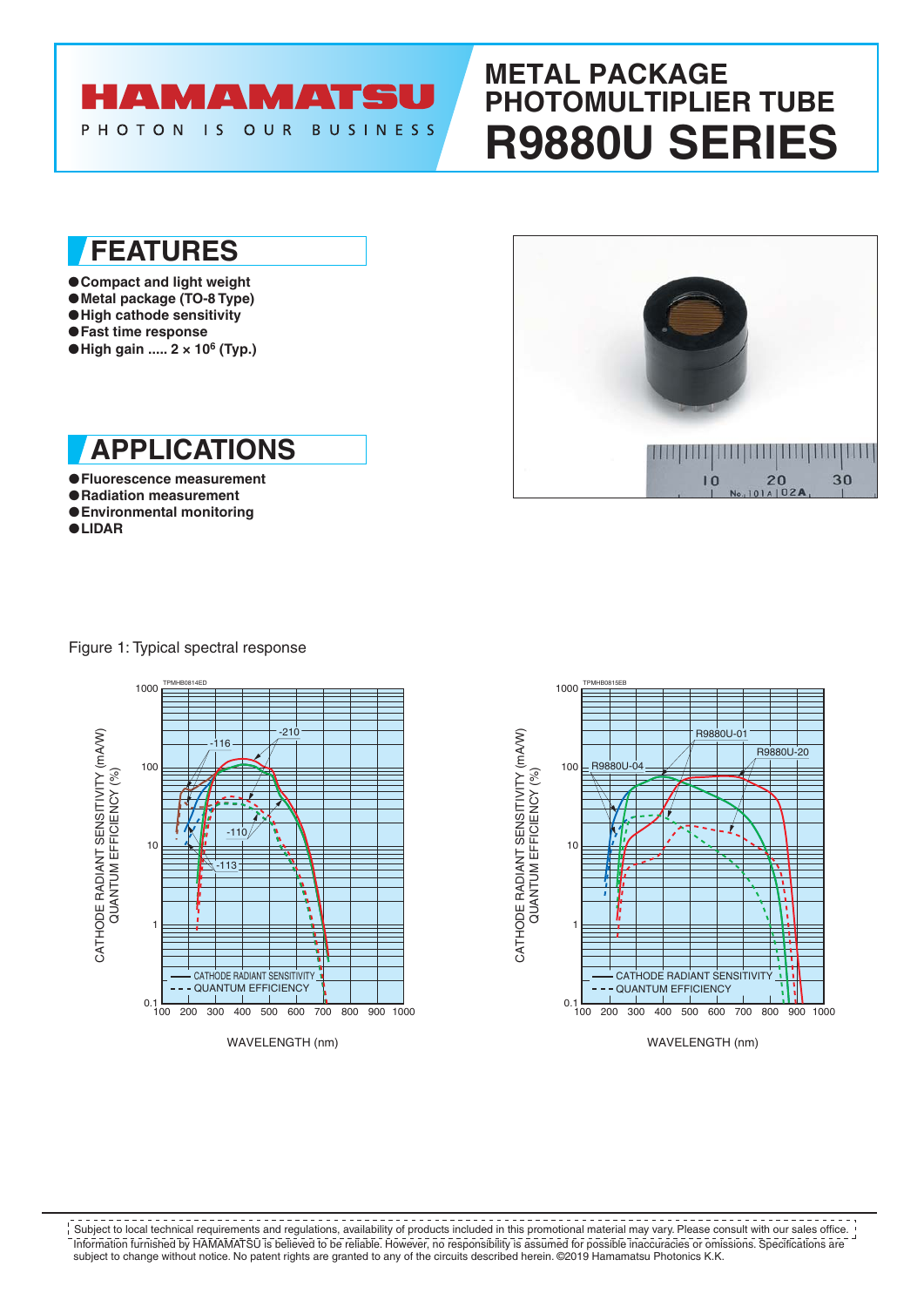## **PHOTOMULTIPLIER TUBE R9880U SERIES**

| <b>Spectral response</b> |            |                           | $\circledA$         | $\circledR$               | $\circled{c}$                                 |                          | <b>Maximum ratings</b> | <b>Cathode characteristics</b>        |      |                                   |                   |                |  |  |  |
|--------------------------|------------|---------------------------|---------------------|---------------------------|-----------------------------------------------|--------------------------|------------------------|---------------------------------------|------|-----------------------------------|-------------------|----------------|--|--|--|
|                          |            |                           | <b>Photo-</b>       |                           | <b>Dynode</b><br><b>structure</b><br>/ stages | <b>Supply</b><br>voltage | Average<br>anode       | <b>Luminous</b>                       |      | <b>Blue</b><br><b>Sensitivity</b> | Red/<br>white     | $\circledR$    |  |  |  |
| Type No.                 | Range      | <b>Peak</b><br>wavelength | cathode<br>material | <b>Window</b><br>material |                                               | between<br>anode<br>and  | output<br>current      |                                       |      | index<br>$ CS 5-58 $              | ratio<br>$(R-68)$ | <b>Radiant</b> |  |  |  |
|                          | (nm)       | (nm)                      |                     |                           |                                               | cathode<br>(V)           | in total<br>(mA)       | Min.<br>$ \mu A /  m $ $ \mu A /  m $ | Typ. | Typ.                              | Typ.              | Typ.<br>(mA/W) |  |  |  |
| R9880U-01                | 230 to 870 | 400                       | MA                  | Κ                         |                                               |                          |                        | 100                                   | 200  |                                   | 0.2               | 77             |  |  |  |
| R9880U-04                | 185 to 870 | 400                       | MA                  | U                         |                                               |                          |                        | 100                                   | 200  |                                   | 0.2               | 77             |  |  |  |
| R9880U-20                | 230 to 920 | 630                       | MA                  | Κ                         |                                               |                          |                        | 350                                   | 500  |                                   | 0.45              | 78             |  |  |  |
| R9880U-110               | 230 to 700 | 400                       | <b>SBA</b>          | K                         | MC/10                                         | 1100                     | 0.1                    | 80                                    | 105  | 13.5                              | —                 | 110            |  |  |  |
| R9880U-113               | 185 to 700 | 400                       | <b>SBA</b>          | U                         |                                               |                          |                        | 80                                    | 105  | 13.5                              |                   | 110            |  |  |  |
| R9880U-116               | 160 to 700 | 400                       | <b>SBA</b>          | Q                         |                                               |                          |                        | 80                                    | 105  | 13.5                              |                   | 110            |  |  |  |
| R9880U-210               | 230 to 700 | 400                       | <b>UBA</b>          | Κ                         |                                               |                          |                        | 100                                   | 135  | 15.5                              |                   | 130            |  |  |  |

A MA: Multialkali, SBA: Super bialkali, UBA: Ultra bialkali **NOTE:**

 $\ddot{\textcircled{e}}$  K: Borosilicate glass, U: UV glass, Q: Quartz glass C MC: Metal channel

D Measured at peak wavelength



Figure 3: Anode dark current (v.s. Supply voltage)



SUPPLY VOLTAGE (V)

Figure 4: Dimensional outline and basing diagram (Unit: mm)

#### ● **R9880U-01/-04/-20/-110/-113/-210**

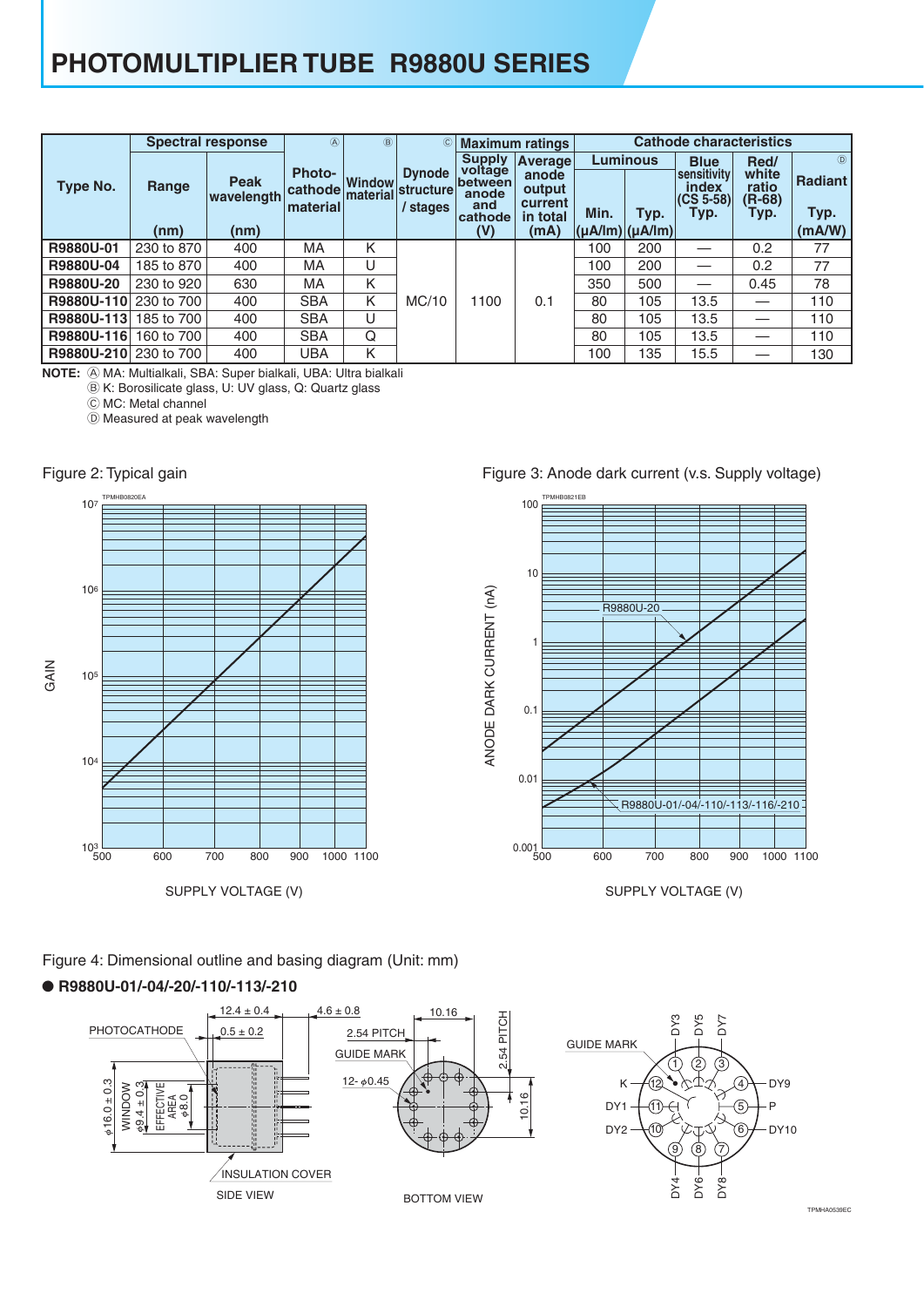

| Anode to |                 |        | <b>Anode characteristics</b> |                |                     |                     |                        |                   |                  |                               |            |  |  |
|----------|-----------------|--------|------------------------------|----------------|---------------------|---------------------|------------------------|-------------------|------------------|-------------------------------|------------|--|--|
| cathode  | <b>Luminous</b> |        |                              |                | <b>Dark current</b> |                     | Time response          |                   | <b>Operating</b> |                               |            |  |  |
| supply   |                 |        | Gain                         | (After 30 min) |                     | <b>Rise</b><br>time | <b>Transit</b><br>time | <b>T.T.S.</b>     | ambient          | <b>Storage</b><br>temperature | Type No.   |  |  |
| voltage  | Min.            | Typ.   | Typ.                         | Typ.           | Max.                | Typ.                | Typ.                   | Typ.              | temperature      |                               |            |  |  |
| (V)      | (A/Im)          | (A/lm) |                              | (nA)           | (nA)                | (ns)                | (ns)                   | (n <sub>s</sub> ) | $(^{\circ}C)$    | $(^{\circ}C)$                 |            |  |  |
|          | 100             | 400    | $2.0 \times 10^{6}$          |                | 10                  | 0.57                | 2.7                    |                   |                  |                               | R9880U-01  |  |  |
|          | 100             | 400    |                              |                | 10                  |                     |                        |                   |                  |                               | R9880U-04  |  |  |
|          | 350             | 1000   |                              | 10             | 100                 |                     |                        |                   |                  |                               | R9880U-20  |  |  |
| 1000     | 80              | 210    |                              |                | 10                  |                     |                        | 0.2               | $-30$ to $+50$   | $-30$ to $+50$                | R9880U-110 |  |  |
|          | 80              | 210    |                              |                | 10                  |                     |                        |                   |                  |                               | R9880U-113 |  |  |
|          | 80              | 210    |                              |                | 10                  |                     |                        |                   |                  |                               | R9880U-116 |  |  |
|          | 270<br>100      |        | 10                           |                |                     |                     |                        |                   |                  | R9880U-210                    |            |  |  |

#### **VOLTAGE DISTRIBUTION RATIO AND SUPPLY VOLTAGE**

| <b>Electrodes</b>                                        |  | Dv <sub>2</sub><br>Dv1 |  |  | Dv3 |  | Dv4 | Dv5 |  | Dv6 |  | Dv7 |  | Dv8 |  | Dv9 |  | Dv10 |  |  |  |
|----------------------------------------------------------|--|------------------------|--|--|-----|--|-----|-----|--|-----|--|-----|--|-----|--|-----|--|------|--|--|--|
| Distribution ratio                                       |  |                        |  |  |     |  |     |     |  |     |  |     |  |     |  |     |  |      |  |  |  |
| Supply voltage: 1000 V, K: Cathode, Dy: Dynode, P: Anode |  |                        |  |  |     |  |     |     |  |     |  |     |  |     |  |     |  |      |  |  |  |

Figure 5: Dimensional outline and basing diagram (Unit: mm)

#### ● **R9880U-116**



**[ACCESSORIES]** (Unit: mm) SOLD SEPARATELY

TACCA0304EA

● Socket E678-12-01 ● **D Type socket assembly E10679-02** 

.<br>ה

# 2.54 2.54 GUIDE MARK







MAXIMUM HIGH VOLTAGE = -1100 V DIVIDER CURRENT = 318 µA

\* SHV / BNC connector type (E10679-03) and pin type (E10679-51) are also available.

TACCA0299EC TACCC0165EA